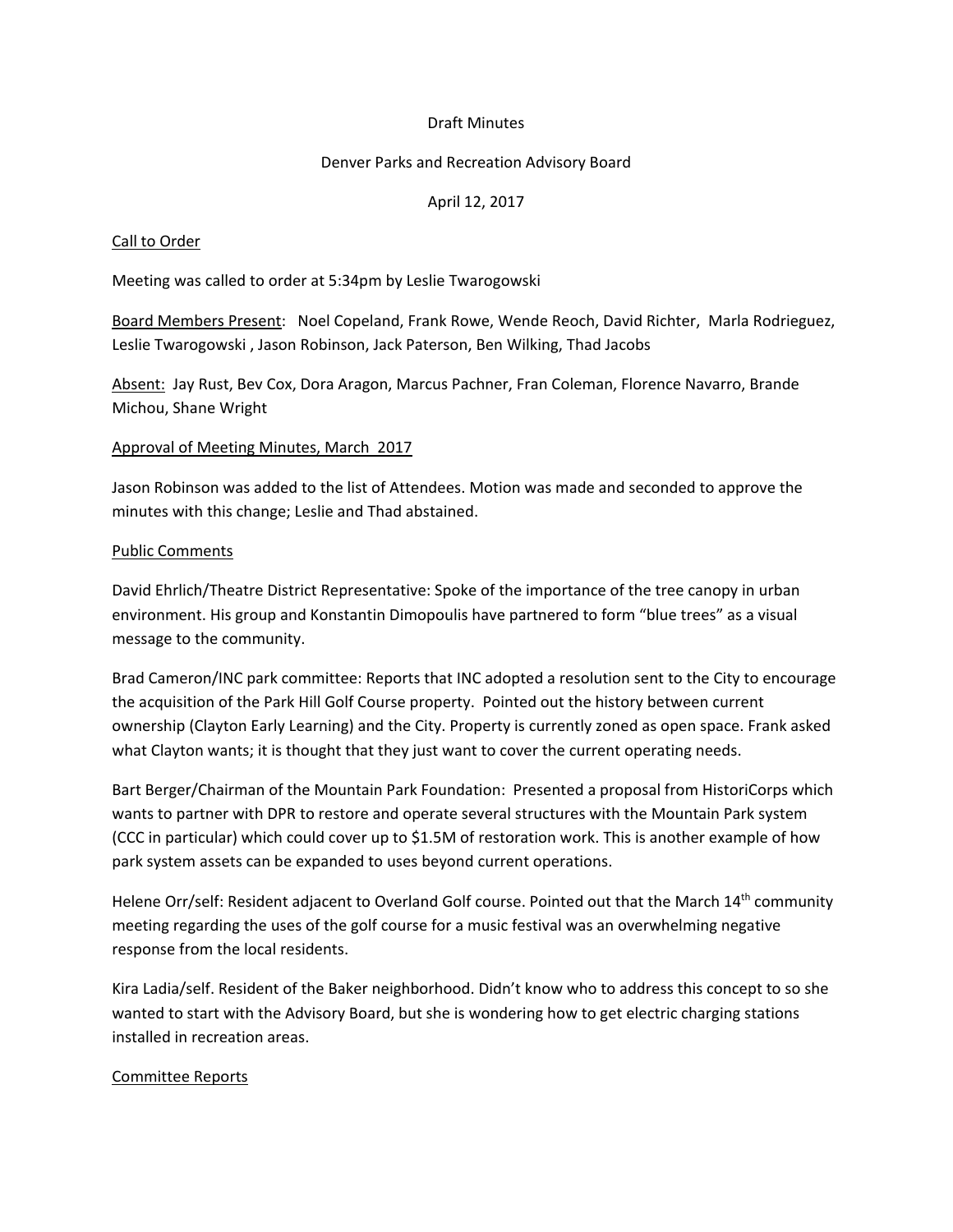Leslie: 39<sup>th</sup> Ave Open Channel and Greenway. The design committee met at the final working group meeting (Ben also attended). Community feedback has been good. RFP's will be released in August.

Frank/City Park Golf Course Redesign. Currently in the confidential phase of contractor evaluation. Happy added that she met today with the group and that RFP's will be selected by the end of May.

David/Pedestrians and Trails Task Force. At the meeting on 3/17 the citywide existing conditions report was reviewed.

# Executive Director's Report (Happy Haynes also w/ Scott Gilmore, Gordon Robertson, Fred Weiss, Laura Morales)

Happy spoke to the GAMEPLAN public meetings held last month. Many PRAB members attended and almost all commented that it was well conducted. The Task Force met as well last month. The Athletic Policy Update (and as affects events policy) has been initiated and will include public input. The Beer Garden proposal at Skyline Park is moving forward and should be in operation this summer. Happy went through some of the metrics and responses obtained from the online survey (about 1500 replies) recently concluded as to public reaction to the proposal for a 3day music festival at Overland Golf Course. Commitment guidelines have emerged in response to concerns in four main categories: Golf Course, Impact to Neighborhoods, Benefits for surrounding community and GC, Other Concerns.

# **Presentations**

Thad assisted in presenting an update and status of the Recycled Water Project with input from Scott Gilmore. Noel inquired about expansion of monitoring activities in western areas of the city (Scott: due to the nature of how water flows across the city, it isn't possible to reach all areas). Marla and David asked for details on the sodium blocker and fertilizer processes; Scott indicated too early to tell in all areas as to the effectiveness unilaterally though he indicated Cheesman Park seems to be responding positively.

# Naming Policy

Leslie presented a draft of a revised policy. Discussion among board members and Happy revealed there isn't yet a consensus on a draft. The comments received to date have gone through legal review.

# GO Bond and DPR

Gordon presented an overview of the Mayor's priorities for GO bond funds and DPR's internal analysis of funding needs and infrastructure concerns. Happy spoke to the largest portion of DPR needs in deferred maintenance and irrigation projects which are not always as visible to the public as any specific program, park, or facility. Leslie is on the committee to review DPR priorities and asked board members to review those affecting their districts.